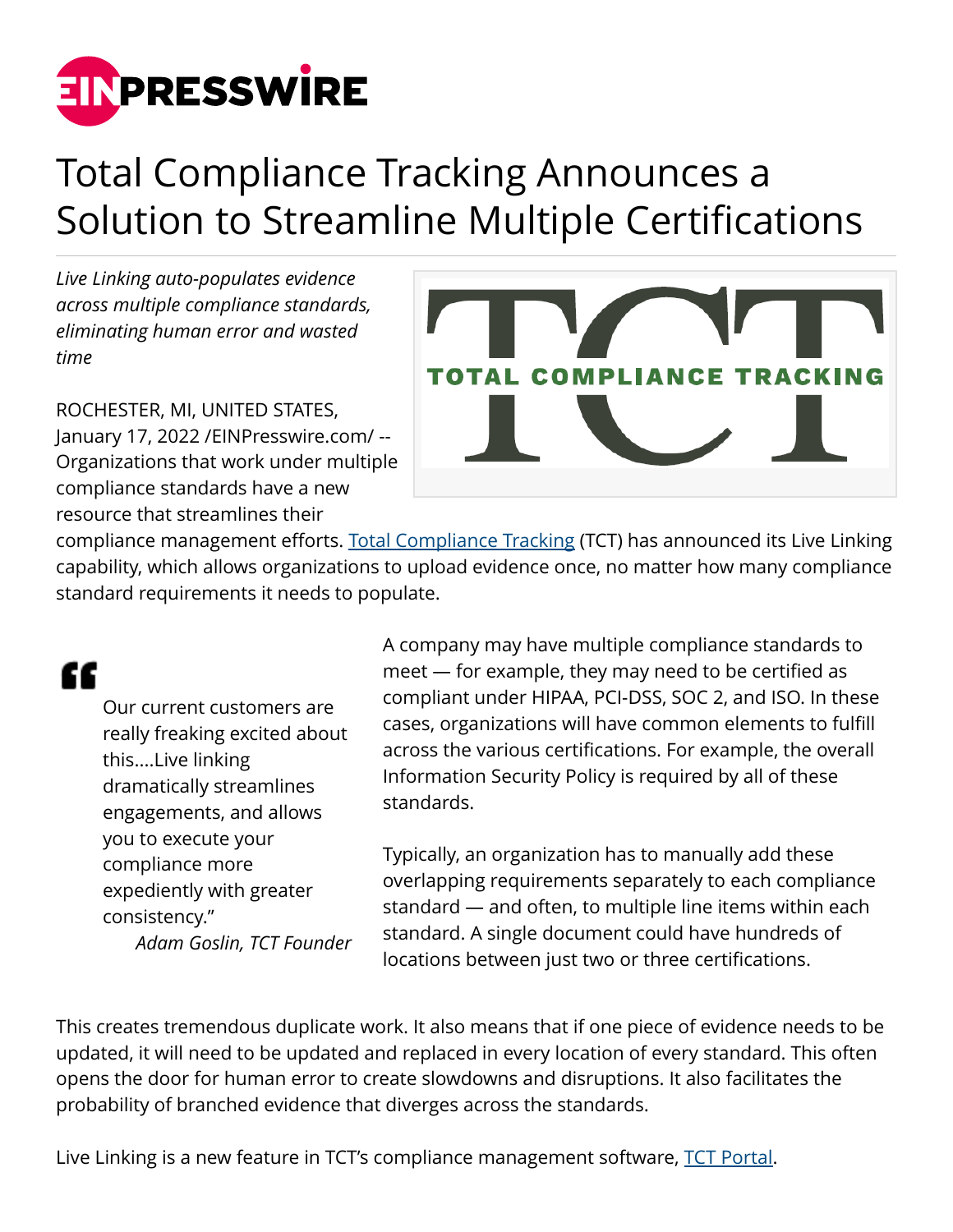Organizations with multiple certification standards can link their certifications to one another. When they upload evidence to one certification, the evidence is automatically populated to all of the linked certifications in every appropriate location. If a change is needed to the evidence, it can be edited and replaced once, and all of the other instances of the evidence are updated as well.

"Our current customers are really freaking excited about this feature," said TCT's founder, Adam Goslin. "They couldn't be happier about it. Live linking dramatically streamlines engagements, and allows you to execute your compliance more expediently with greater consistency.

"We serve organizations that are subject to compliance standards, as well as Consultants, Assessment firms and Service Providers that work with those companies," Goslin said. "This capability will lighten the load for every type of organization that has to deal with the compliance management process."

Live Linking was released in January 2022 and now comes standard with every license of TCT Portal.

ABOUT TOTAL COMPLIANCE TRACKING: Total Compliance Tracking (TCT) is dedicated to making compliance management suck less. Since 2013, TCT has served the security and compliance community by providing both a SaaS-based compliance management platform called TCT Portal and hands-on consulting.

TCT Portal is an end-to-end software solution that automates all the heavy lifting of a compliance engagement. It was built by security and compliance people, for security and compliance people — incorporating decades of in-depth, hands-on compliance management expertise. The platform organizes every aspect of compliance engagements and typically cuts manual labor in half. TCT Portal serves any company subject to compliance, those serving those dealing with compliance challenges and Assessment Firms.

The consulting team has multiple decades of combined hands-on experience in every facet of security and compliance management. TCT's compliance consulting provides confidence and peace of mind in the midst of an overwhelming compliance engagement. The consultants have been in the trenches and know what it's like to try to manage security and compliance efforts while under-resourced or under-experienced.

TCT can provide consulting services and software packages for virtually any compliance regulation, including PCI-DSS, SOC, HIPAA, NIST, ISO, and CMMC.

Todd Coshow Total Compliance Tracking +1 734-730-5665 Learn@TotalComplianceTracking.com